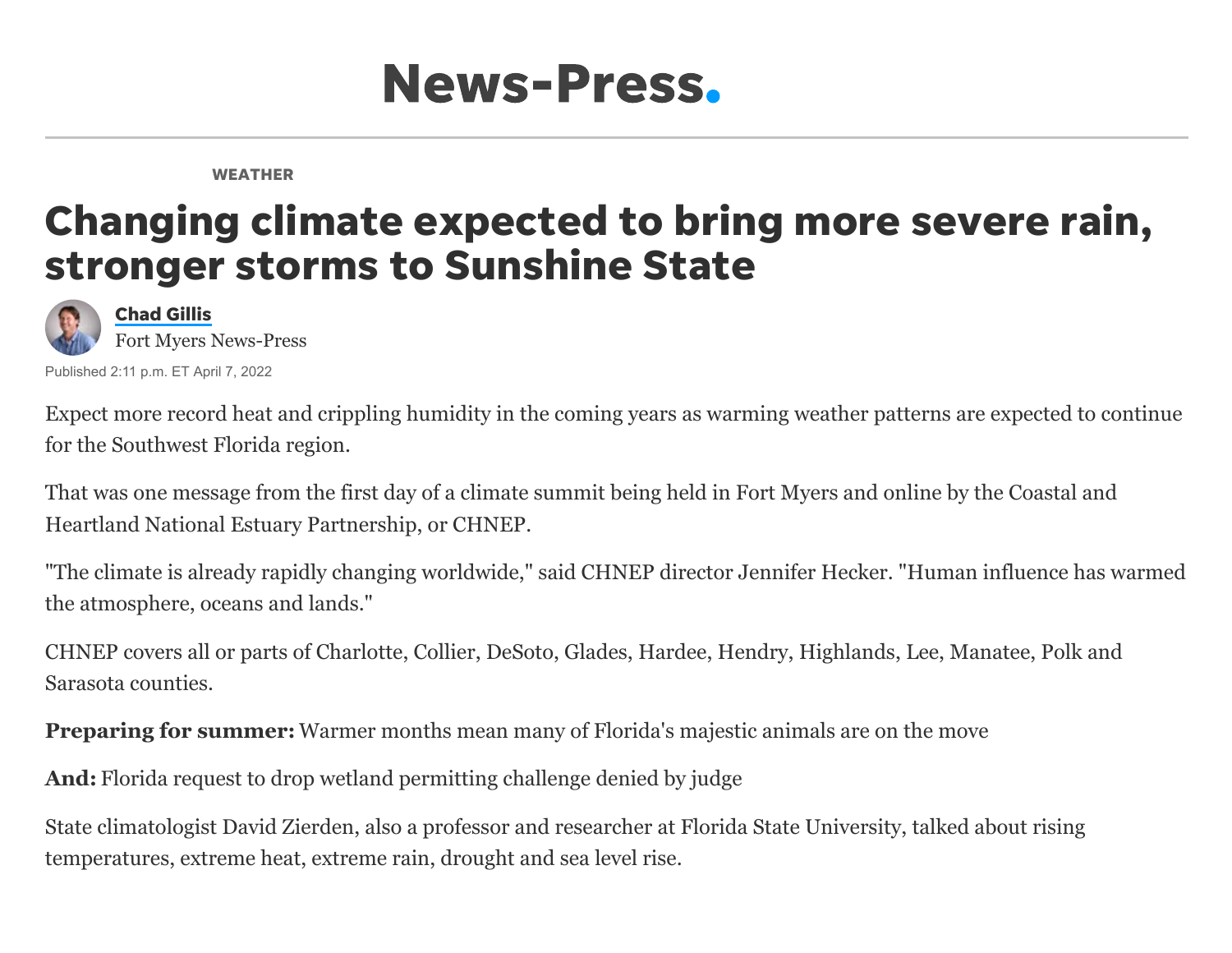"Climate change is not bringing new weather or climate threats," Zierden said. "These are the same threats we've been dealing with as a society all along. But there's growing evidence that we're changing the nature of these events. And there's no slowdown in sight."

Zierden said carbon dioxide, or CO2 levels are higher than they've been in millions of years, according to ice sample cores.

"This is the grand experiment with the planet, and we're not really sure where it's going," Zierden said. "Each of the last six years have been among the six warmest ever."

Zierden said the warming is not distributed evenly across the planet or even the state of Florida.

"We've seen a very abrupt warming in the state of Florida over the last five to eight years," he said. "Seventy-eight of the last 83 months have been warmer than average, and that includes nearly three years without cooler-than-normal temperatures."

**Wildfire season in Florida:** [La Niña pattern leaves the landscape dry, crispy](https://www.news-press.com/story/tech/science/environment/2022/03/30/southwest-florida-wildfire-risk-increases-drought-conditions-flare-la-nina/7192584001/)

**Aerial acrobatics:** [Swallow-tailed kites return to Southwest Florida](https://www.news-press.com/story/tech/science/environment/2022/03/23/majestic-swallow-tailed-kites-back-southwest-florida-breeding-season/7125140001/)

The Panhandle and North Florida are seeing increased temperatures faster than coastal areas like Southwest Florida as ocean breezes help stabilize afternoon highs.

"North Florida and the Panhandle are more prone to extremely hot days," Zierden said. "In South Florida, where we're surrounded by water and and get the sea breeze, the temperature is significantly less, but when it's combined with humidity, there are still problems."

Elevated temperatures will lead to an increased risk of heat stress and stroke, and it will impact everything from livestock to construction and agriculture workers.

Zierden said Florida hasn't experienced a change in the overall amount of rainfall, but it rains less frequently and the storms are stronger.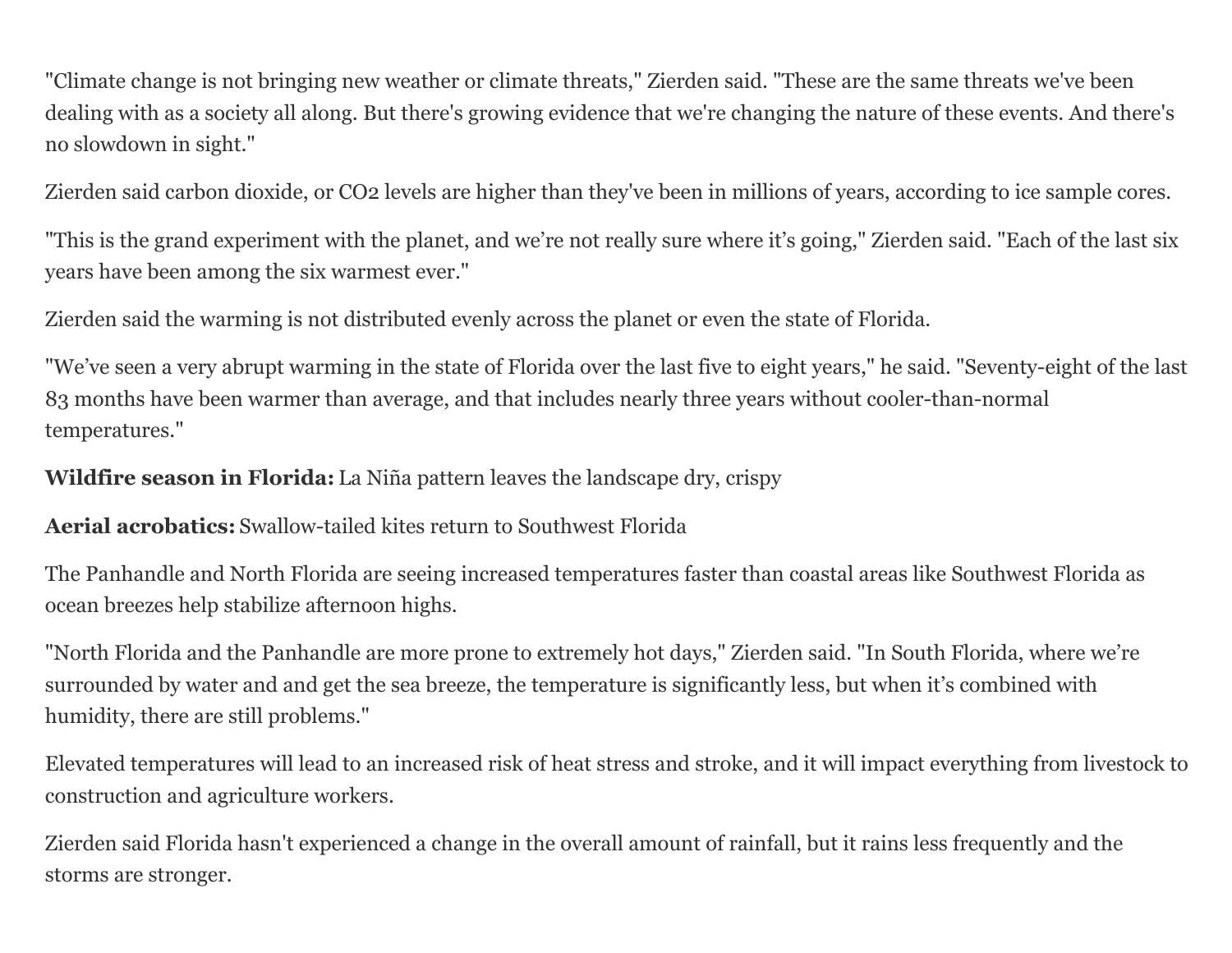"We're not seeing a change in the amount of rainfall but we are seeing increased frequency in extreme rainfall," he said.

As for sea levels, Zierden said the Naples area has shown a 9- to 10-inch rise in seas over the course of the past century, according to data gathered by the U.S. Geological Survey.

"And the latest report says we can expect another 10 to 12 inches in the next 30 years if we don't curtail our emissions," Zierden said.

He said the number of hurricanes may not change much, but storms will likely be stronger and that there will be a greater risk of inland flooding.

Scott Prinos, with the U.S. Geological Survey's Davie office, said climate change will increase the impacts of rising sea levels, and that the state will be more vulnerable to large storms, heavy rains and flooding.

He said saltwater intrusion is becoming more of a problem as the seas warm and continue to rise.

Saltwater intrusion has already made some water utility wells in South Florida useless.

He said setting up a system that consumes reused water helps because it allows more freshwater to stay in the aquifers.

That freshwater pushes against the advancing saltwater.

"Where water reuse has been extensively used, it can help reduce withdrawals," Prinos said. "That can help (fight off saltwater intrusion)."

Jayantha Obeysekera, a Florida International University professor and researcher, talked about the hot and humid conditions Floridians and visitors will see in the coming few years.

"Maybe the hydrologic cycle can be on steroids with warming," he said. "Warming gives you more moisture and can result in higher extreme precipitation. This has implications for the ecosystem, human health, agriculture and economics."

Presentations will continue Friday in-person and online. You can register [here](https://www.chnep.org/2022-climate-summit) for the event.